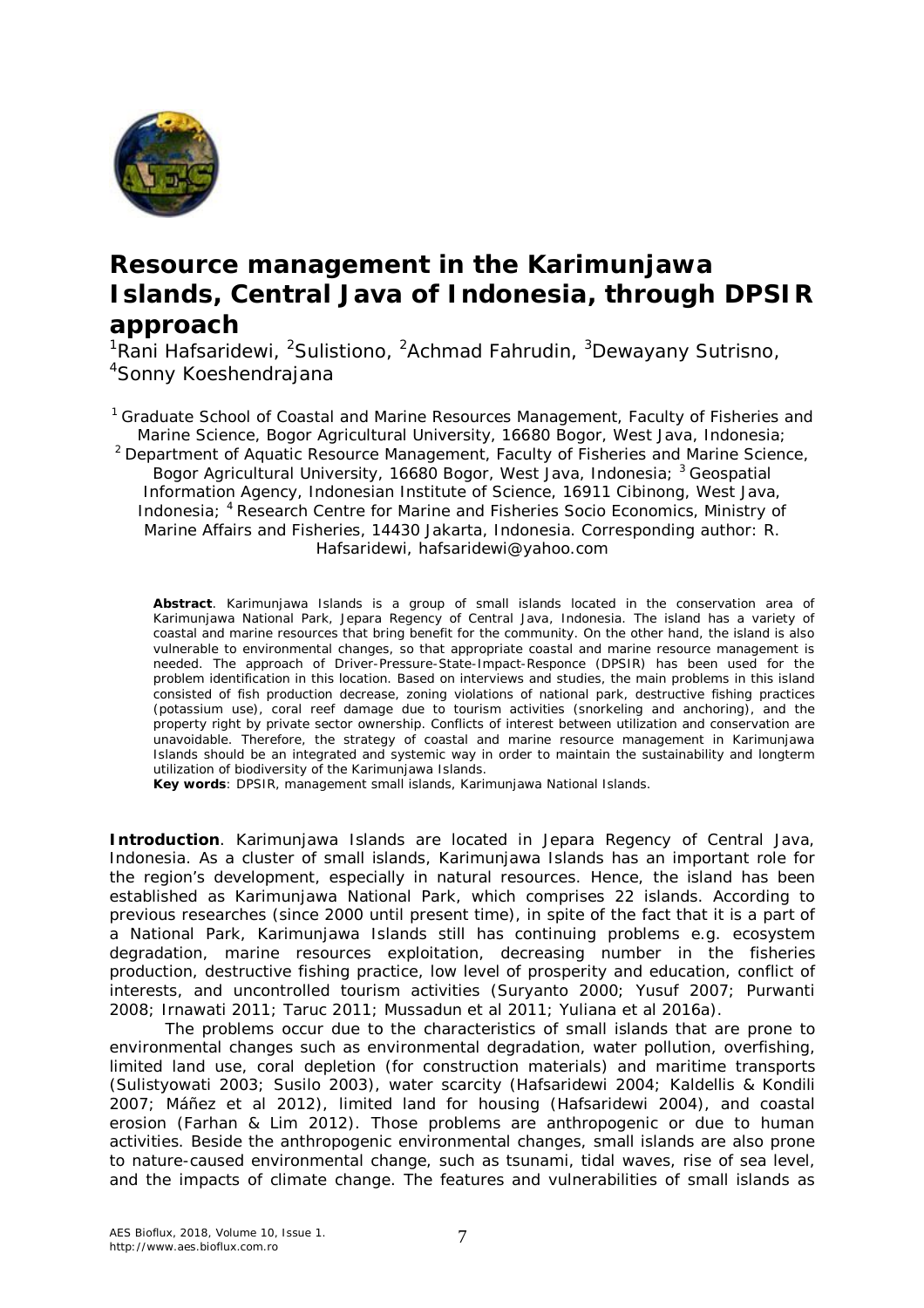well as socio-economic pressures create a need of special treatment for managing sustainable resources in small islands. In the concept of sustainable development, the traditional concept cannot be applied to small islands, and a special approach is needed in order to integrate sustainable development in small islands (Polido et al 2014; Fernandes & Pinho 2017).

The problems in Karimunjawa Islandss become interesting to assess further, starting with the standpoint toward the problems that are not systemic. The complexity of the problems in small islands is being inadequately seen and segmented, where the sense of ego sectoral is profound. This caused ineffective and inefficient resources management. This also happens in Karimunjawa Islands. This study attempts to understand deeper the problems within natural resources management, either landbased or water-based in Karimunjawa Islands. The natural resources management on land and water in the area of small islands cannot be separated. The land development will affect the aquatic ecosystem, considering that Karimunjawa Islandss is a small island. The assessment of these problems is conducted using the framework named Driver, Pressure, State, Impact, and Response (DPSIR).

DPSIR has been used by the European Environment Agency (EEA) to analyze pressure and impacts of policy that is made or going to be implemented (Kristensen 2004). The DPSIR approach can be applied to assess indicators of environmental degradation (Agyemang et al 2007), explore the causes and consequences of vulnerabilities (Newton & Weichselgartner 2014). The DPSIR framework provides the relation between the driving force factors that caused pressure which results in a certain state and creates impacts to the ecosystem. Finally, the response is needed in the policymaking. The DPSIR framework is able to simplify the complexity of marine resources management (Mangi et al 2007). This study attempts to understand the problems within land-based and water-based natural resources management which occur in Karimunjawa Islands using the DPSIR framework. The purpose of this study is to identify the problems with the natural resources management in Karimunjawa Islands. The study is then hoped to help to understand the problems and provide suggestions for the natural resources management policy in Karimunjawa Islands.

## **Material and Method**

*Description of the study sites.* This research was conducted in January to August 2016, in Karimunjawa Islands, which is divided into 3 villages which are Karimunjawa village, Kemujan village, and Parang village. Karimunjawa Islands is geographically located at 5°49'09"S and 110°27'32"E or about 45 nautical miles (83 km) from Jepara regency. Administratively, Karimunjawa Islands is a region of Karimunjawan sub-district, in Jepara regency, Central Java province, Indonesia.

*Method*. The method used is desk study and survey. Desk study was conducted to gather facts from the researches that have been done before. Meanwhile, survey was conducted to clarify the data that have been retrieved. The data that were used in this research are secondary and primary data. The data collection is conducted through indepth interview with key informants, such as the head of the fishermen community, head of the association of Indonesian tour guides, Karimunjawa National Park (BTNKJ), Marine and Fisheries Office (DKP) of Jepara regency, and Pelabuhan Perikanan Pantai Karimunjawa.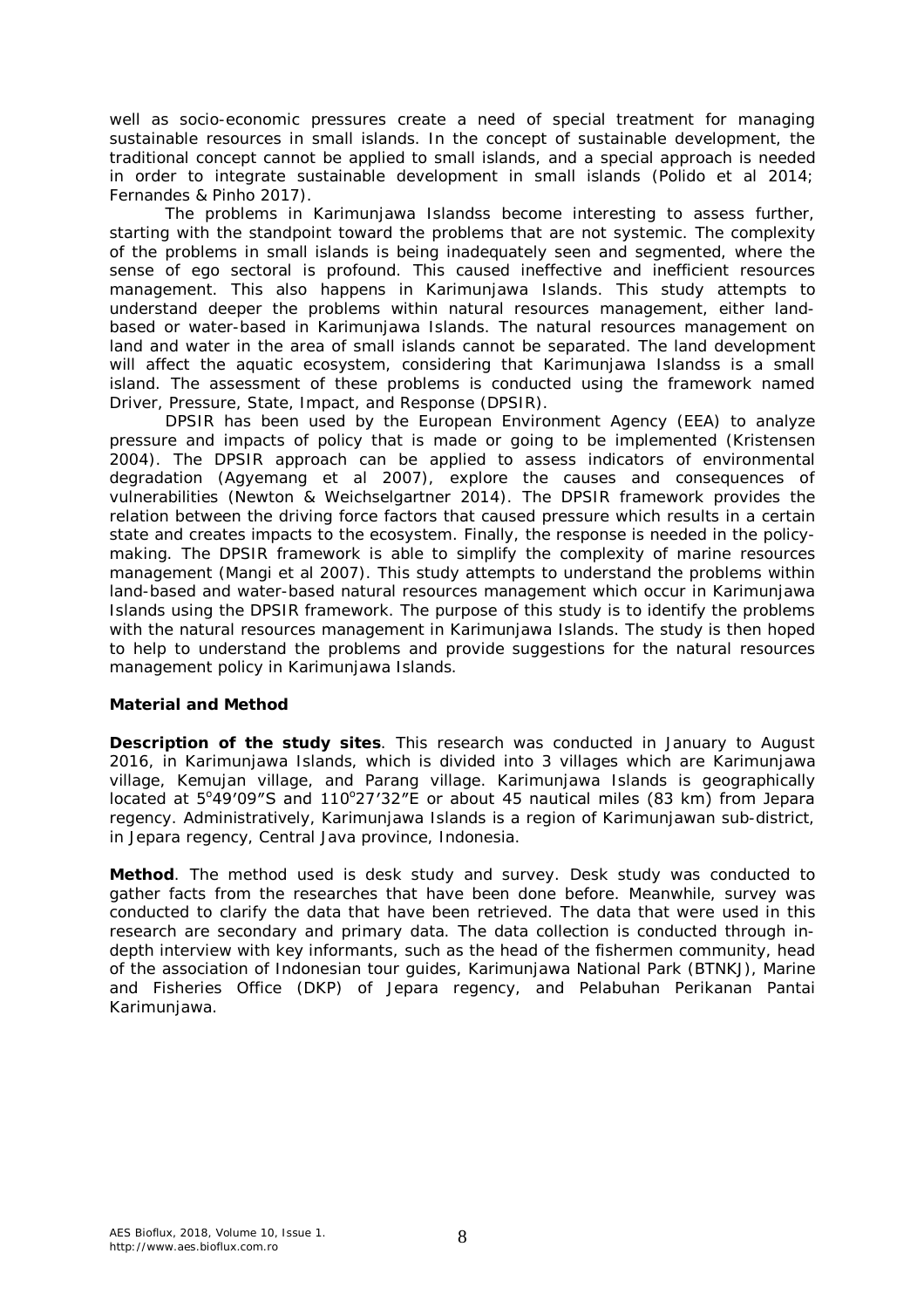

Figure 1. Location of Karimunjawa Islands, Central Java, Indonesia.

*Analysis*. The data analysis used in this study is descriptive analysis, using the DPSIR framework (Figure 2). The DPSIR framework is an approach toward a system that draws the connection between people and the environment (Atkins et al 2011) which can also be used to create a management strategy framework (Pirrone et al 2005) and serves to inform policy makers, scientists and general public about the indicators to monitor changes in the status of environment (Mangi et al 2007).



Figure 2. The general framework of DPSIR (Source: Gregory et al 2013).

The components of DPSIR consist of:

- drivers/driving force/trigger factor is a socio-economic factor and its activities that provide pressure against the environment (Agyemang et al 2007) or the need or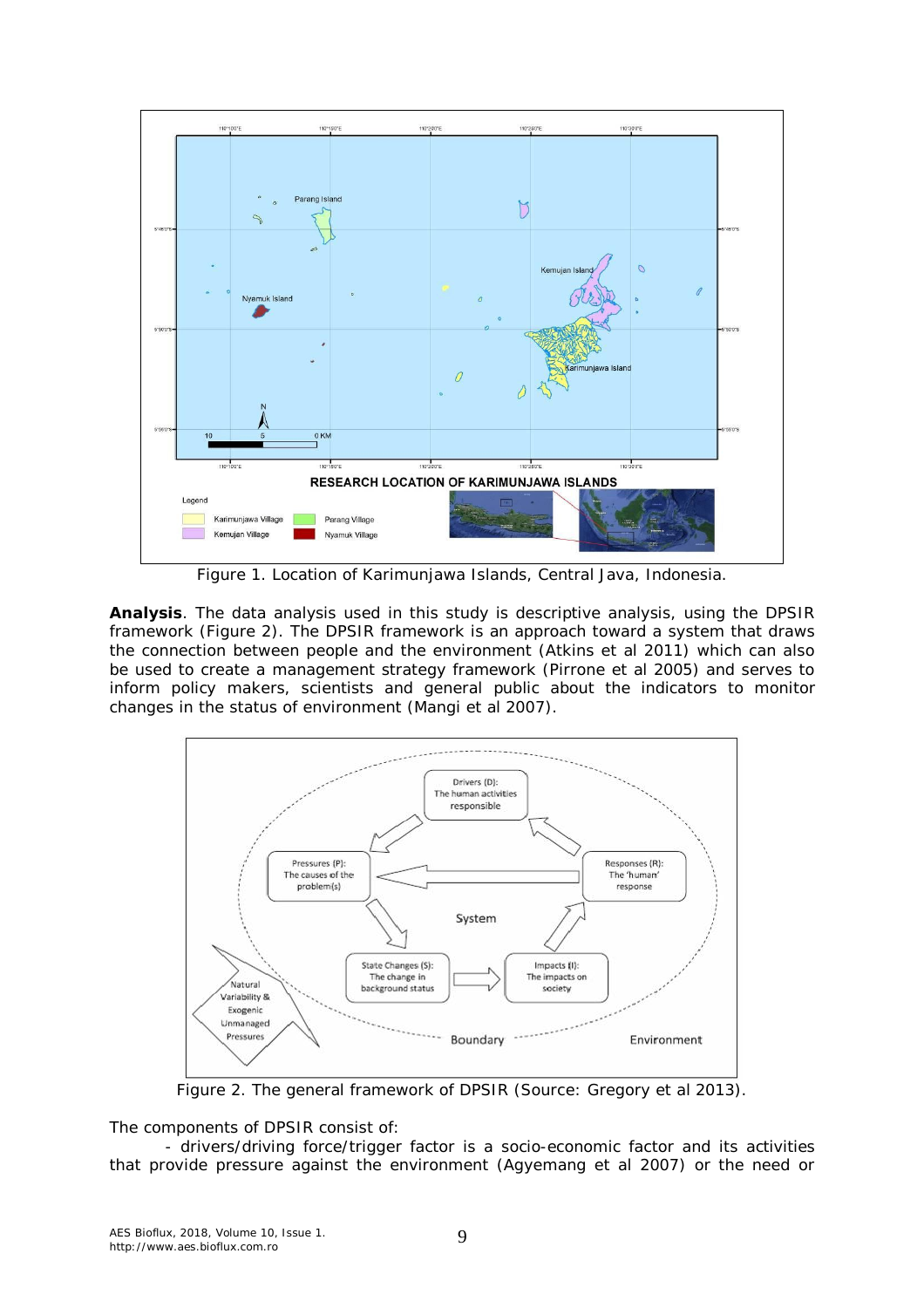urgency to take an act or activity. The activity that is intented to fulfill the need creates pressure against the environment;

- pressure is the activity that is done to meet the needs. There are three types of activities, those are (a) the utilization of natural resources, (b) changes of land use, and (c) emission or pollutant that is resulted from the activities (Kristensen 2004);

- state is the change of circumstances/conditions that is the result from the pressure. The result is the change in the state, for instance, the exploitation of natural resources, the change in land function;

- impact is the effect that comes from the change in the environment, such as environmental degradation;

- response is the act that is taken or could be a policy implication of natural resources management.

**Results**. Prior to crafting the policy recommendation for resources management, there is identification of the problems from the resources management. There needs a clear identification on the state of the problems that occur and the impacts of its triggers. If driver, pressure, and impact can be identified more properly, then the policy recommendation that comes as the response can be formulized so it can ameliorate the pressure that resulted from the causal factor and its impact on the socio-economy of the people.

*Natural resources (coral reef, mangrove, seagrass)*. Karimunjawa Islands has five intrinsic ecosystems which are lowland forest, mangrove, beach forest, seagrass and coral reefs. The variety of marine biota consists of coral biota (90 genera), coral reef fish (242 genera), several genera of prawns and lobsters, sea turtle (2 genera), algae (10 genera), seagrass (10 genera), mangrove vegetation (11 genera) and other marine biota (Martoyo 1998 in Yusuf 2007). According to BTNKJ (2016), Karimunjawa Islands has a coral reefs ecosystem  $(\pm 7.487, 55$  ha with the percentage of coral reefs closure is 54%). The ecosystem contains 72 genera from 14 family of hard corals (scleractinian) and 3 genera of non-scleractinian (Millepora, Heliopora, and Tubipora).

Within the mangrove ecosystem of Karimunjawa, there are 45 genera of mangrove floras. In this area there are also 2 genera of rare plants which are *Schyphiphora hydrophyllacea* and *Sonneratia ovata.* The mangrove are almost spread over the entire island with the size up to 400 ha. The seagrass ecosystem has 9 genera of seagrass from the total of 12 genera which exist in Indonesia. In the island, *Cymodocea rotundata* and *Thalassia hemprichii* are types of common seagrass. In 2005, the seagrass bed in Karimunjawa covered 33.03% (moderate category) and in 2010 the coverage of the seagrass bed reached up to 59.94% which belongs to good category (Wicaksono et al 2012). However, the construction process in Karimunjawa has caused the disclosure of mangrove land for hotel construction.

*Fisheries resources.* The conservatory area of Karimunjawa National Park has a great marine potential, not only of the demersal fish but also pelagic fish. According to Marnane (2003) in Syaifudin et al (2013), the coral reef fish in Karimunjawa have unique characteristics such as the variety of the coral reef fish is affected by the transition between the fish types in the Thousand islands and Bali Sea (Syaifudin et al 2013). Based on the catch results, pelagic fish are the most dominant type (70%), meanwhile demersal/coral fish made 30% of the total catch (Ramadhan et al 2016). The types of demersal fish which have economic value come from the Serranidae (Grouper) and Labridae (Napoleon). Types of pelagic fish that become Karimunjawan fishermen's target are skipjack tuna and bonito fish. The catching tools that are mostly used are hand line, arrow, *bubu* and net. However, the use is adjusted according to the season and the availability of marine resources (Ramadhan et al 2016). The catch results can be seen in the Figure 3. Based on it, it can be seen that the fisheries production in the Karimunjawa Islands has dropped.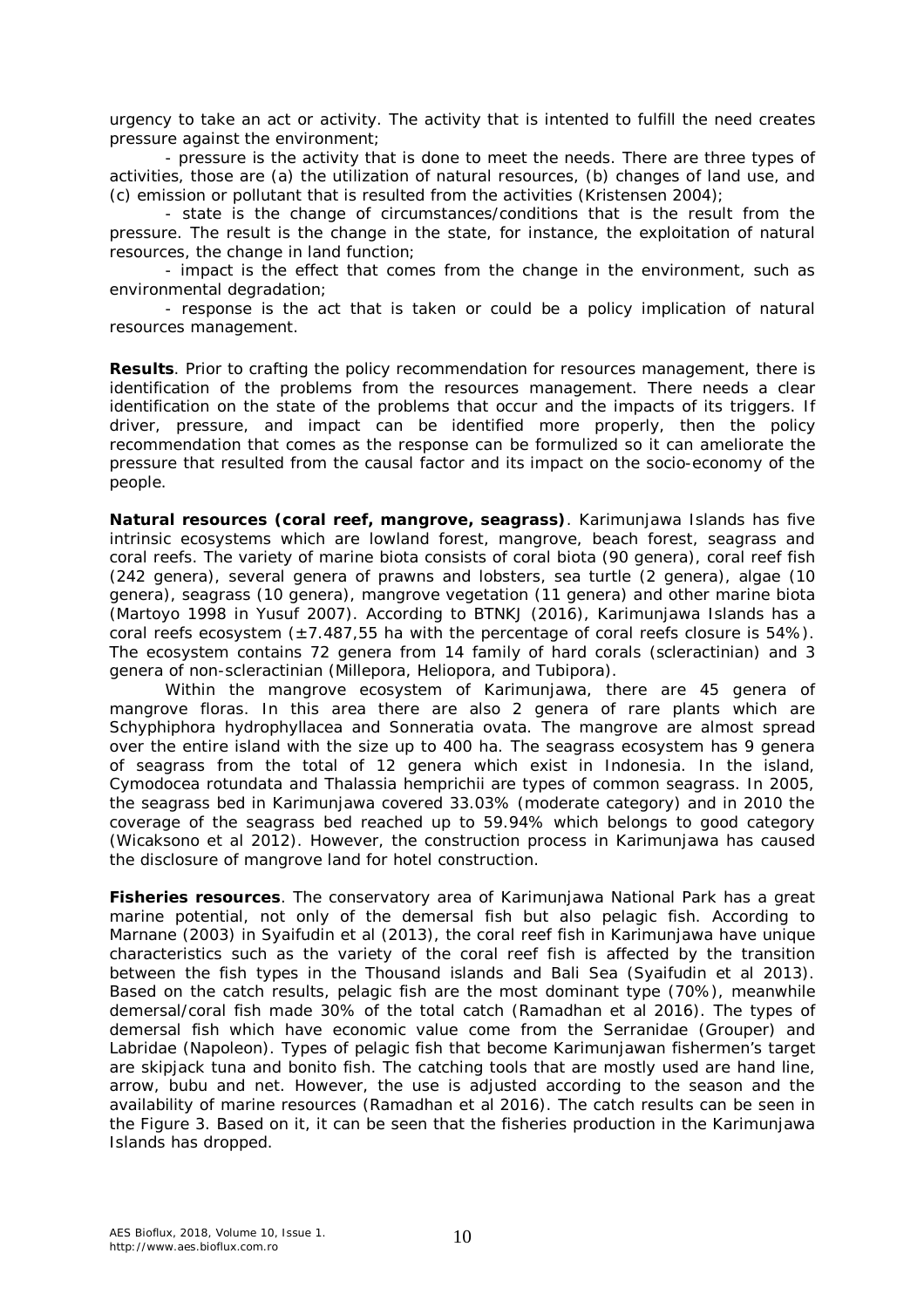

Figure 3. Fisheries catch in TNKJ year 2007-2013 (Source: Ramadhan et al 2016).

## *Socio-economic driver*

*Population*. The number of population in Karimunjawa sub-district did not show any significant growth. Total population in Karimunjawa sub-district was 9242 persons in 2015. According to Figure 4, the number dropped when compared with that of year 2009 (10,216 persons).



Figure 4. Number of village population in Karimunjawa District Year 1997, 2005, 2009, 2011, and 2013 (Source: from various sources).

Based on the interview results, this was caused by the increase of awareness towards education, resulting in parents to send their children away to attain higher education in Java Island and eventually live in Java Island. Especially in Parang Village, which has increased in their wellfare ini 2010. However, from year 2014, the population increase with the 0.36% growth rate in 2014-2015 (BPS 2016). Karimunjawa village has the most population which is around 53% (Kemujan village 31%, Parang village 10%, and Nyamuk village 6%), this was caused due to the ecologic pressure in Karimunjawa Island is heavier than the other islands. The pressure also occurred in 2017, which came in a form of flood in the area (Shani 2017).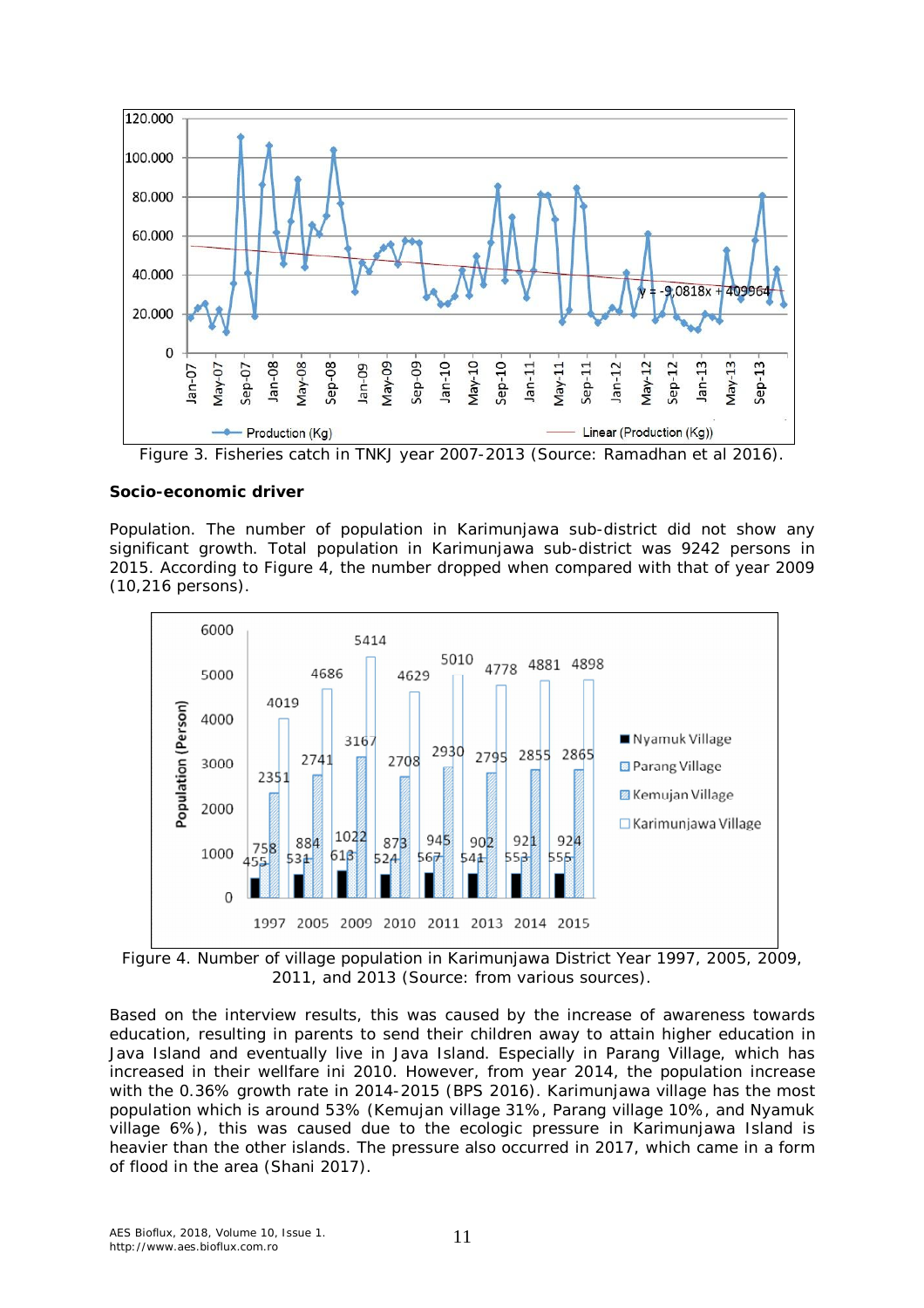*Economic pressure*. Regional income is one of the driving force factors in natural resources management. Central java province is one of the provinces that have the most rapid development. This can be seen from the high rate of growth but the average income rate is less than that of other Indonesia's provinces (Kuncoro 2013). Every region stimulates their regional income with several tools such as regional tax, retribution, and separated regional treasury management. The Jepara regency government has stimulated regional income through tourism in Karimunjawa Islands. Some facilities are built for tourism development in Karimunjawa. Tourism also include in Jeparas' development masterplan 2012-2017 (Rencana Pembangunan Jangka Menengah/ RPJM Daerah Kabupaten Jepara 2012-2017). Other economic pressures is poverty rate. Poverty rate in Karimunjawa Sub-district is considered high. From the total of the households (2794 head of household/HH), 1.054 are considered "poor/Pre-prosperous". Whilst 850 HH are considered *Sejahtera1*/Prosperous 1", 462 HH are *Sejahtera 2*/Prosperous 2 and 113 HH are *Sejahtera3*/prosperous 3 (BPS 2016). The high level of poverty adds more pressure to the environment.

*Resources dependency*. Most of the residents in Karimunjawa Islands work as fishermen. Out of the total of the workforce, 47% are fishermen, whilst the rest work as farmers, industrial workers, traders, excavation workers, construction workers, civil servants, retirees and other service (Figure 5). This indicates that the people are highly dependent on the natural resources, especially marine resources. Other than marine resources, the residents are also dependent on tourism, especially when the Central Java government established Karimunjawa Islands as one of Central Java's destinations. Some fishermen changed their profession as tour guides. According to the interview results, working as a tour guide can increase their living standards.



Figure 5. Population based on their livelihood (Source: BPS 2017).

*Ecology*. According to BTNKJ (2014), the monitoring results in 2013 showed that out of 12 sampling locations, there are 8 locations which experienced reduction (Figure 6). This was caused by the weather and the impacts of tourism activities, especially in Menjangan Besar 1 region. The ecosystem is taken advantage of by fishermen as tourism destination for snorkeling. The usage pattern has affected the coral reefs. Based on respondents' perception, 70% respondents stated that the snorkeling activity brings damage to the coral reefs. The damage was made by lack of tourists' awareness and the tour guides' supervision.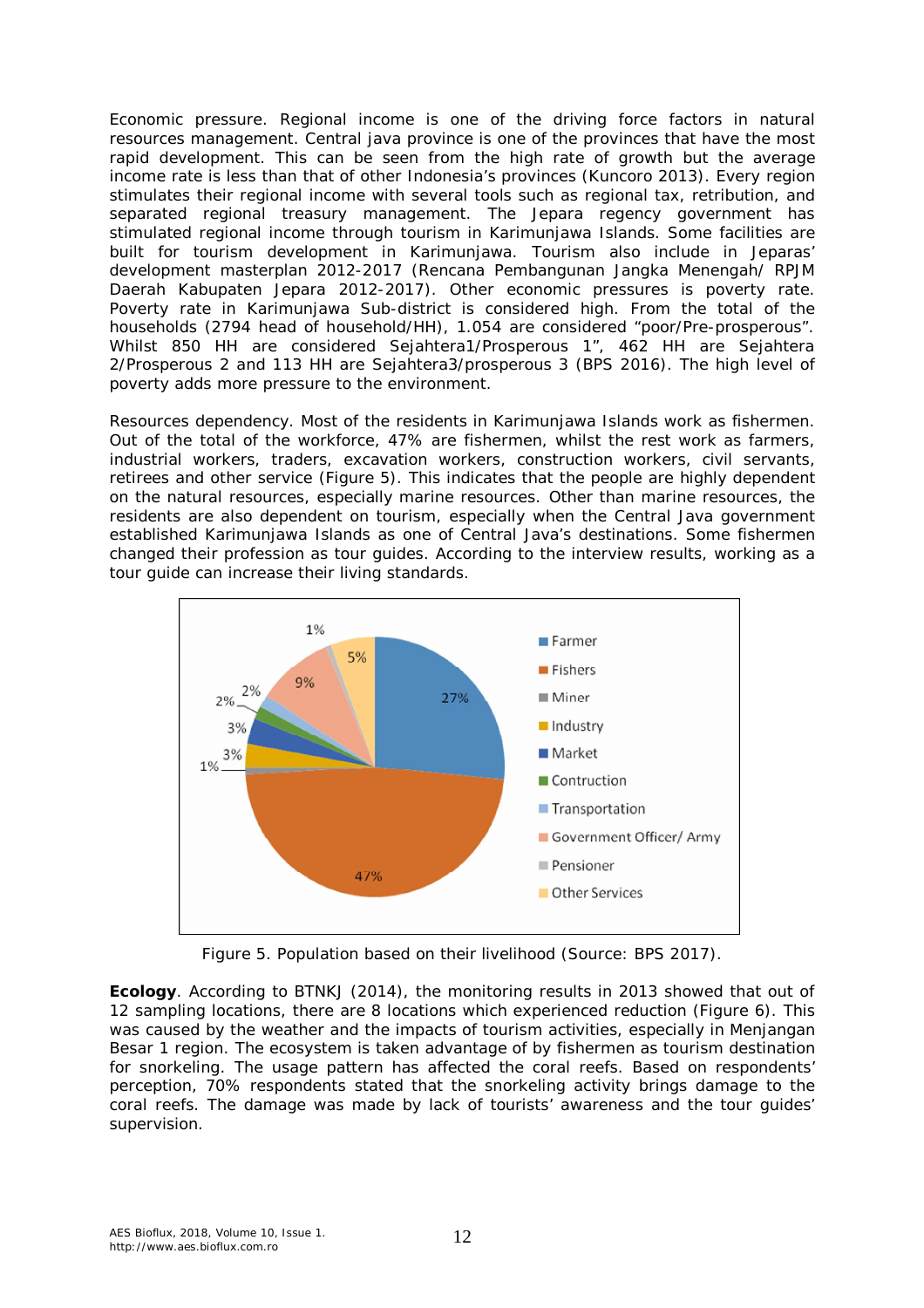

Figure 6. Percentage of coral reefs closures in 3 m deep (Source: Syaifudin et al 2013).

Most of the fishermen in Karimunjawa Islands rely on their fisheries catch. Geographically, Karimunjawa Islands is the intersection between other islands and java island (Figure 7). The great marine resource potential has made an attraction for the fishermen across the northern coast, especially the fishermen from the northern coast. According to interview results with BTNKJ officer and fisheries supervisor, usually the perpetrators of border-crossing are the fishermen from outside Karimunjawa. The presence of these fishermen adds more ecologic pressure for the marine resources and the sea in the area. In Figure 7, it can be seen that Karimunjawa is the passage way for the distribution of forest products from Kalimantan and Sumatera to Java island and is also the destination of the fishermen across the northern coast and Madura coast to catch fish.



Figure 7. Map of the Passageways that go through Karimunjawa (Source: BTNKJ 2016).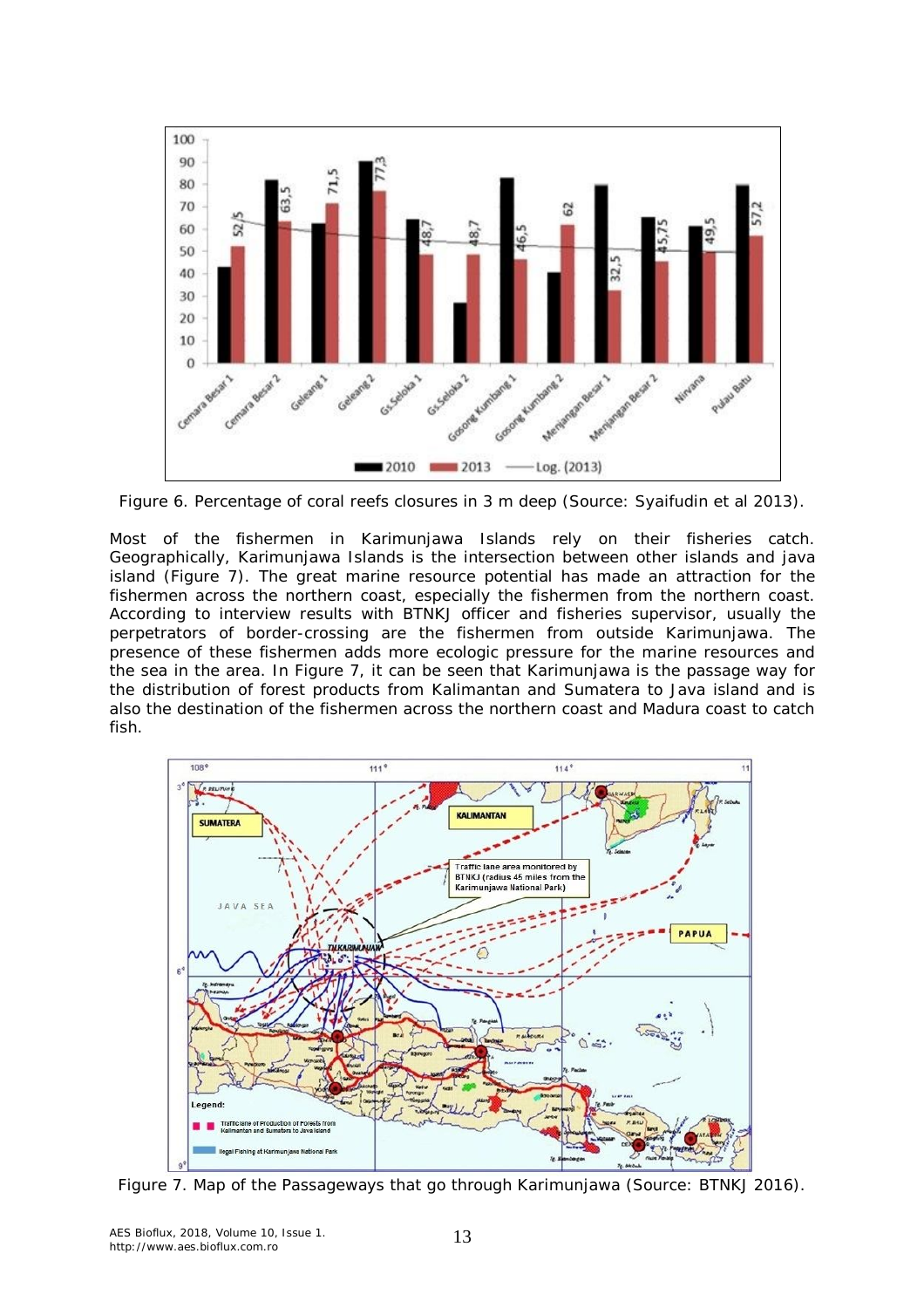*Institutions*. Karimunjawa Islands has natural resources potentials that can be improved through developing its marine tourism, which has been established based on the Decree of Central Java Governor No. 556/21378 on 26 October 1982. In 1982, Karimunjawa Islands was established as marine nature reserve, with the purpose to protect the ecosystem. In 1988, Karimunjawa Islands became Marine National Park based on a Decree of Forestry Minister No. 161/Menhut-II/1988. In 1990, there was spatial planning through zonation (Law no. 5 year 1990), which later was managed as conservation area (Law no. 31 year 2004 on Fisheries). The zonation-based spatial planning is in accordance to the Documents of the Main Plans of Karimunjawa National Park by the Government of Province Central Java 1988. Karimunjawa islands management status provided in Table 1.

Until 2017, the zonation system has left problems such as the biota and ecosystem condition which was getting worse and there are still damages - it also still cannot perform its functions and aims as a conservation area (Yusuf 2007). Efforts made by the Jepara Region Government are providing supervision for the zonation regulation, nature conservation, marine resources and tourism development, and the environment and resources management. Even though there has not been an integration between the resources management and the regulation or establishment of activities for certain purposes, and it is still sectoral (Yusuf 2007). According to Yuliana et al (2016b), implementation of zoning system is not yet effective in managing the fishers fishcatching activities. Because the surveillance is not running well, the level trend of fishers in 2010 to 2014 was polynomial (there was a rise in the compliance in the period 2010- 2012, and then there was a fall from 2012 to 2014), and the boundary markers were not clearly visible.

Table 1

| Year | <b>Status</b>                  | Legal basis                                         |
|------|--------------------------------|-----------------------------------------------------|
| 1982 | Established as a National Park | Decree of Central Java Governor                     |
|      | and Marine Tourism region      | No. 556/21378, date 26 October 1982                 |
| 1986 | Established as marine          | Decree of Forestry Minister                         |
|      | conservatory area              | No. 123/Kpts-II/ 1986, date 19 April 1986           |
| 1988 | Established as a National Park | Letter of intent of Forestry Minister               |
|      |                                | No. 161/ Menhut-II/1988, date 23 February 1988      |
| 1989 | TN Karimunjawa zonation        | Decree of Director General of Forest Protection and |
|      |                                | Natural Conservation No. 127/Kpts/DJ-VI/1989        |
| 1999 | Established as Taman National  | Decree of Forestry and Plantation Minister          |
|      | Karimunjawa                    | No. 78/Kpts-II/1999, date 22 February 1999          |
| 2005 | Taman National Karimunjawa     | Decree of Director General of Forest Protection and |
|      | zonation revision              | Natural Conservation No. 79/IV/set - 3/2005         |
| 2012 | Taman National Karimunjawa     | Decree of Director General of Forest Protection and |
|      | zonation revision              | Natural Conservation No. 28/IV/set - 3/2012         |

Karimunjawa Islands Management Status

Source: BTNKJ (2016).

**Pressure**. Food needs rise along with population increase. Before Karimunjawa Islands became a tourism destination, coral reef fish were not included as the catch target, because coral reef fish were not preferred and have no economic value. However, when tourists began to swarm Karimunjawa Islands, coral reef fish have become favorites and preference for meals. The increase in the number of tourists has triggered the exploitation of coral reef fish. Based on interview results, the potassium use became common in 2006.

Karimunjawa sea is not only the place on which karimunjawan fishermen's lives rely, but also for the fishermen from outside Karimunjawa (Figure 7). Some of the regions in the Karimunjawa National Park endure pressures from fisheries activites, like Bengkoang island, Menyamakan, Burung, Menjangan Besar, Cemara Kecil, Krakal, and Katang. Whilst the lightest pressure occurs in the eastern and western side of Karimun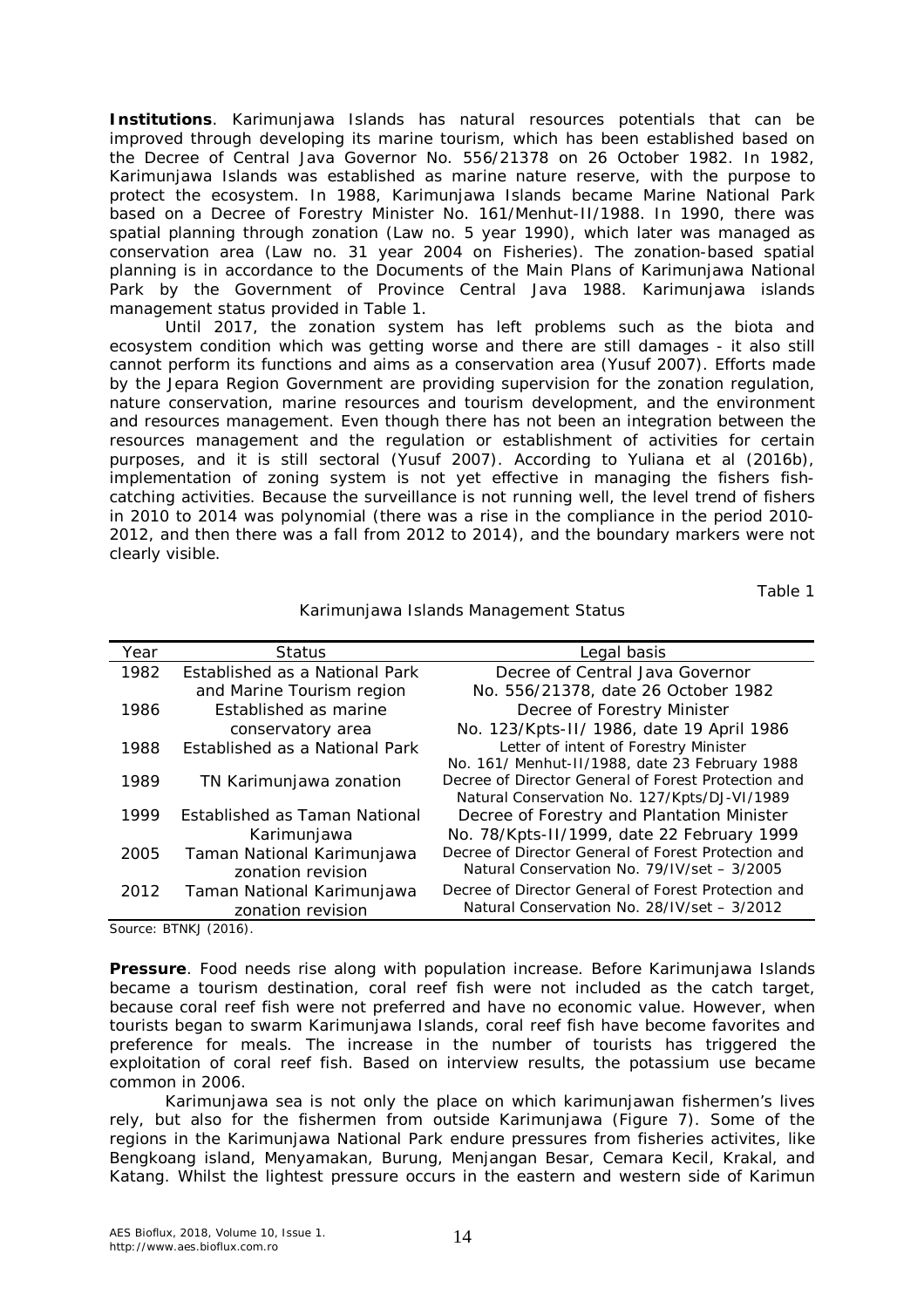island, Tanjung Gelam, east Kemujan, Nyamuk and Parang island. The pressure status of the fisheries activities can be seen in Figure 8. The presence of the fishermen especially those from Tegal, who use trawls, often times causes disputes among the fishermen. The presence of the trawl net fishermen is considered as the main cause of coral reefs damage and decrease of fish products in Karimunjawa sea. The condition also disturbs the activities of bubu fishermen. Trawl nets have also caused bubus to drift away, burdening fishermen to retrieve their bubus. Also with its mesh size which allows to catch small fish. Disputes also take place between anglers and spear fishermen, although the dispute has been settled with an agreement between both parties.



Figure 8. Pressures mapping from fisheries activities in Karimunjawa National Park (Source: BTNKJ 2016).

Conflicts did not only occur between fishermen. In Karimunjawa management, there are also inter-institution conflicts. Conservation area does not mean there must not be any activities within it. National park is a conservation area that has natural ecosystem which can also be utilized for human needs, while preserving it. Based on a focus discussion between the stakeholders of Karimunjawa National Park, the problems in the conservation area is the recurrence of conflict of interests between conservational, fisheries, and tourism sectors. Conflicts that occur in Karimunjawa National Park are:

- inter-sectoral conflict: conservation – fisheries – tourism;

- inter-institutional conflict: Fisheries Office – Tourism Office, Fisheries Office – BTNKJ, BTNKJ – Tourism Office, Central Government – Regional Government;

- inter-resident conflict: pros – cons on tourism subject;

- fishermen conflict: anglers – spear fishermen, foreign fishermen – local fishermen;

- residents – BTNKJ conflict: the residents feel their borders are being restricted.

*State.* The government of Central Java Province has promoted Karimunjawa as one of their tourism destinations after Borobudur Temple. They attempt to make Karimunjawa Islands as an exclusive marine tourism competing with Raja Ampat Papua and Bali island. The plan is funded by the government of Central Java Province and the government of Jepara Regency. Several infrastructures have been built, such as Karimunjawa Port and Legon Bajak Port in Kemujan island, and the renovation of Dewandaru airport. This is proven by the spike in the number of visits from both local and international tourists.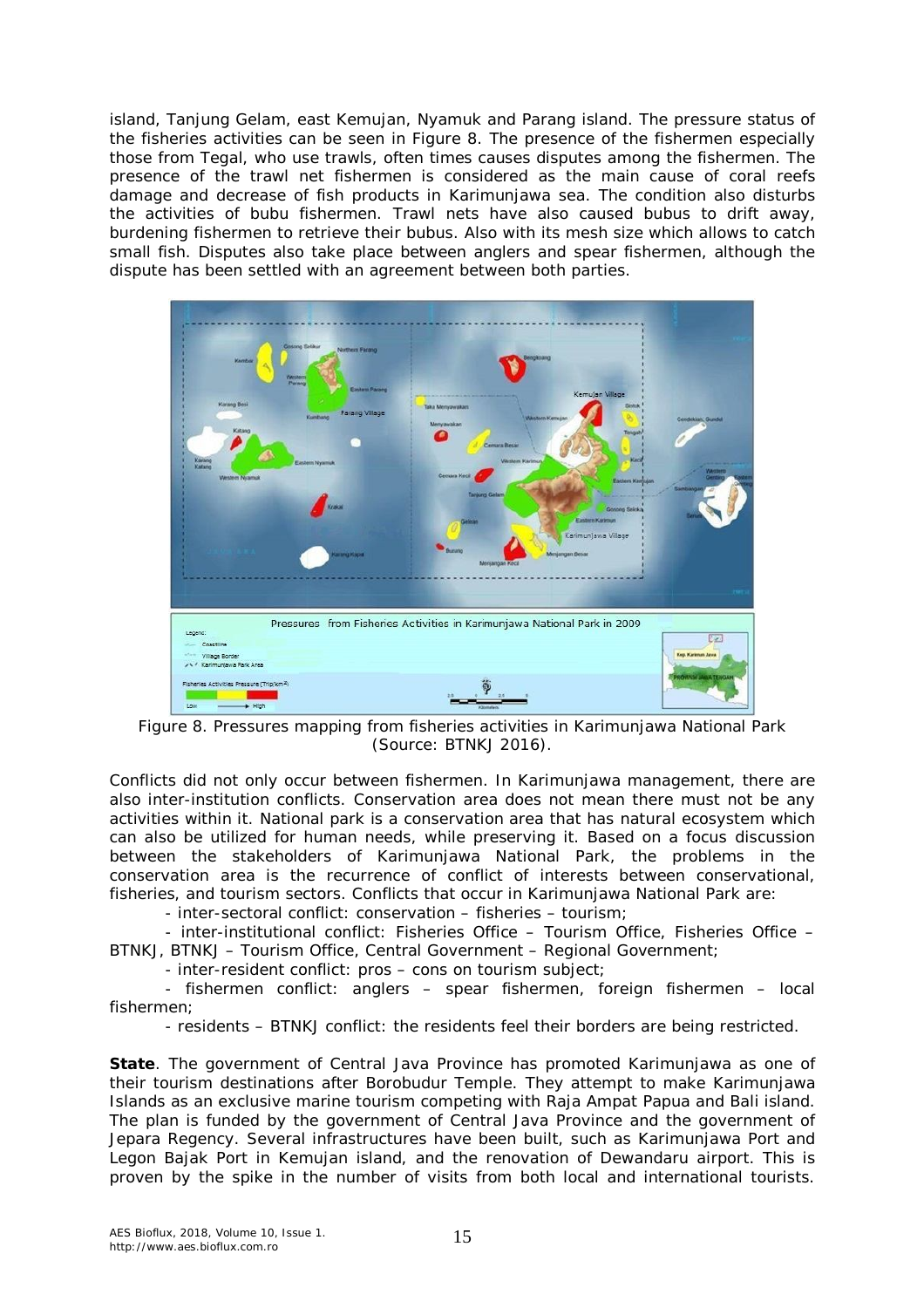Aside from that, there has also been increase in the number of hotels and homestays in Karimunjawa (100 units). The number of tourists can be seen in Figure 9. There was also growth in 2011, where local tourists rose up to 147%, from 15,070 tourists in 2010, to 37,208 tourists in 2011. Within the same year, there was also increase in the number of international tourists which was 29%, from 1,567 to 2,016 tourists, within the next year the number rose up to 148% or 5,005 tourists.



Figure 9. Number of tourists visiting Karimunjawa (Source: Bappeda 2015).

**Impacts**. The physical impact from such situation is the coral reefs damage. The condition of most of the coral reefs is damaged within the medium-level category, with the coverage percentage between 26-53% and the variety index ranges between 1,611- 2,590 (Yusuf 2013). According to the interview with a diving instructor, the coral reefs condition within the  $> 6$  meter-deep is still the same with that of year 2013, but the number and size of coral reef fish continues to decrease. Meanwhile the condition of the coral reefs within the 3-6 meter-deep is worse compared to that of five years prior. Other than the coral reefs, there have been changes in land-use. Some of mangrove areas have turned into lodges. Some land in the hill area has also become lodges and tourism attractions.

The exploitation of coral reef fish and the practice of destructive fishing caused drop in the fisheries products. This is felt by the fishermen. The socio-economic impacts that occur in the resources management are the impending conflict of interests between governmental institutions, government and residents, and residents. The number of tourists which rose sharply creates inconvenience for the residents especially the Moslem residents. The tourists, especially international tourists have brought cultures such as: drinking alcohol, inappropriate dress not just in the beach but also in the city. The parents become anxious, afraid the younger generation would become affected by the western culture.

Conflicts of interest appear in two sectors which are conservation-fisheries and conservation-tourism. Secondary conflict which is no less important is the conflict between tourism and fisheries sector. The hierarchical relation between the three main sectors and the conflict that occurs between those three sectors can be seen in Figure 10. The conflict between conservation and fisheries came in a form of zonation violation, use of banned and harmful fishing tools, and infrastructure provision. The zonation violation is often perpetrated by small-scale fishermen who are Karimunjawa fishermen and foreign fishermen (as mentioned in previous chapter).

In the land area, potentials for conflict appear when mangrove area is used for hotel construction. The land ownership which is owned by private/individual parties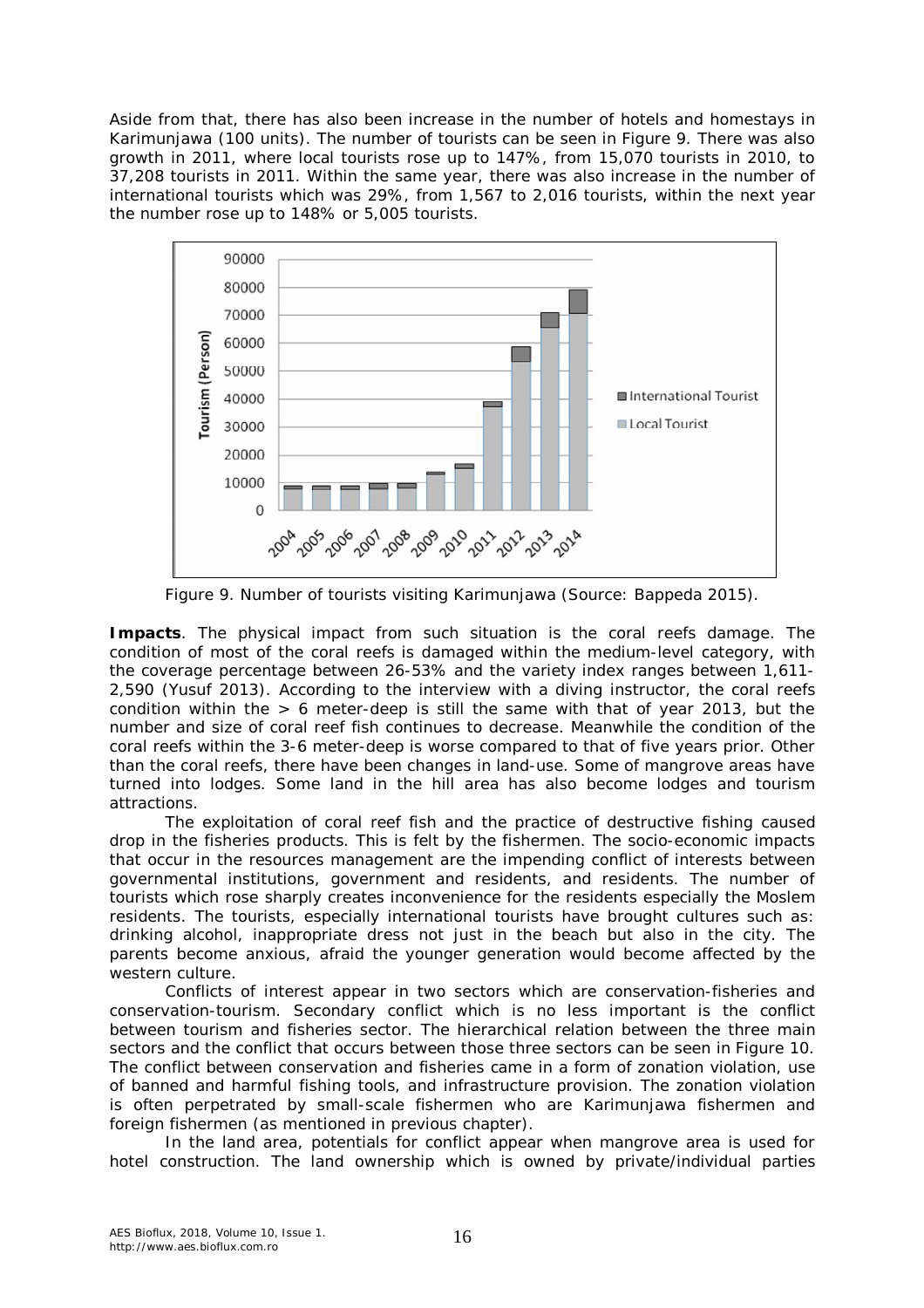creates burden for the government to ban land clearing. This can be seen in Karimunjawa Islands, where certain mangrove areas are cleared for hotel constructions.



Figure 10. Hierarchical relation between three mains sectors (D'Anna et al 2016).

*Response.* Attempts to counter the conflict of interests on fisheries and conservation issues are made by conducting combined patrols between DKP, BTNKJ, PSDKP, TNI-AL, and Pol-Air. POKWASMAS is also made to help the supervision of marine resources. In conducting the supervision, there is only one personnel that holds three positions at a time which are as a supervising officer (PSDKP), Special Police and also KP Office. This clearly becomes the weak point of the marine resources supervision in Karimunjawa National Park.

Differences of visions on the development of tourism and conservation sectors create a conflict of interests. The development that occurs in Karimunjawa is made to support the tourism sector. Transportations, ports, airports, and road constructions are done to support and attract the tourists who visit Karimunjawa. However, the government seems to neglect the capacity of the region, and therefore creates new problems such as scarcity of clean water and electricity as well as food and lodging needs. Secondary conflicts between tourism and fisheries sectors occur when the fisheries infrastructures turn into tourism sector. Also the functional alteration of fishing boats into tourism boats and the changing profession of fishermen into tour guides.

**Discussion**. Karimunjawa Islands experiences a great ecological pressure, mainly due to population increase, housing expansion, development in fisheries activities, marine tourism development and increase in water transportation activities. The DPSIR framework on resources management in Karimunjawa Islands can be seen in Figure 11.

Most human resources (85.71% residents don't enroll to school, do not graduate from elementary school, graduate from junior high school and high school) have low education level. The low level of education has caused limited skills and capabilities to have alternative jobs, making fishermen as the main profession. The population increase along with globalization causes heavier competition in finding earnings. The main problem which seems to keep repeating is low income in the smaller islands. The low income residents would be highly dependent on natural resources. This creates unwanted impacts on terrestrial environment and marine ecosystem (Douglas 2006).

The residents in Karimunjawa islan are not only natives, but the newcomers also came in high number and open business in Karimunjawa Islands. The discrepancies of quality and skills emanate risks for social conflicts. At the fisheries sector, the conflict occurs among the fishermen, which is (a) conflict between compressor and noncompressor fishermen, and (b) conflict between trawl fishermen from outside the island and the local fishermen. The conflict between fishermen in Karimunjawa occurs when the spear fishermen use compressor to dive under the water and catch all kinds of fish, making the anglers feel disadvantaged due to their less catch. The conflict was then settled by making an agreement letter that states that the spear fishermen must not disrupt the anglers (in this context, both parties must not be placed in the same catch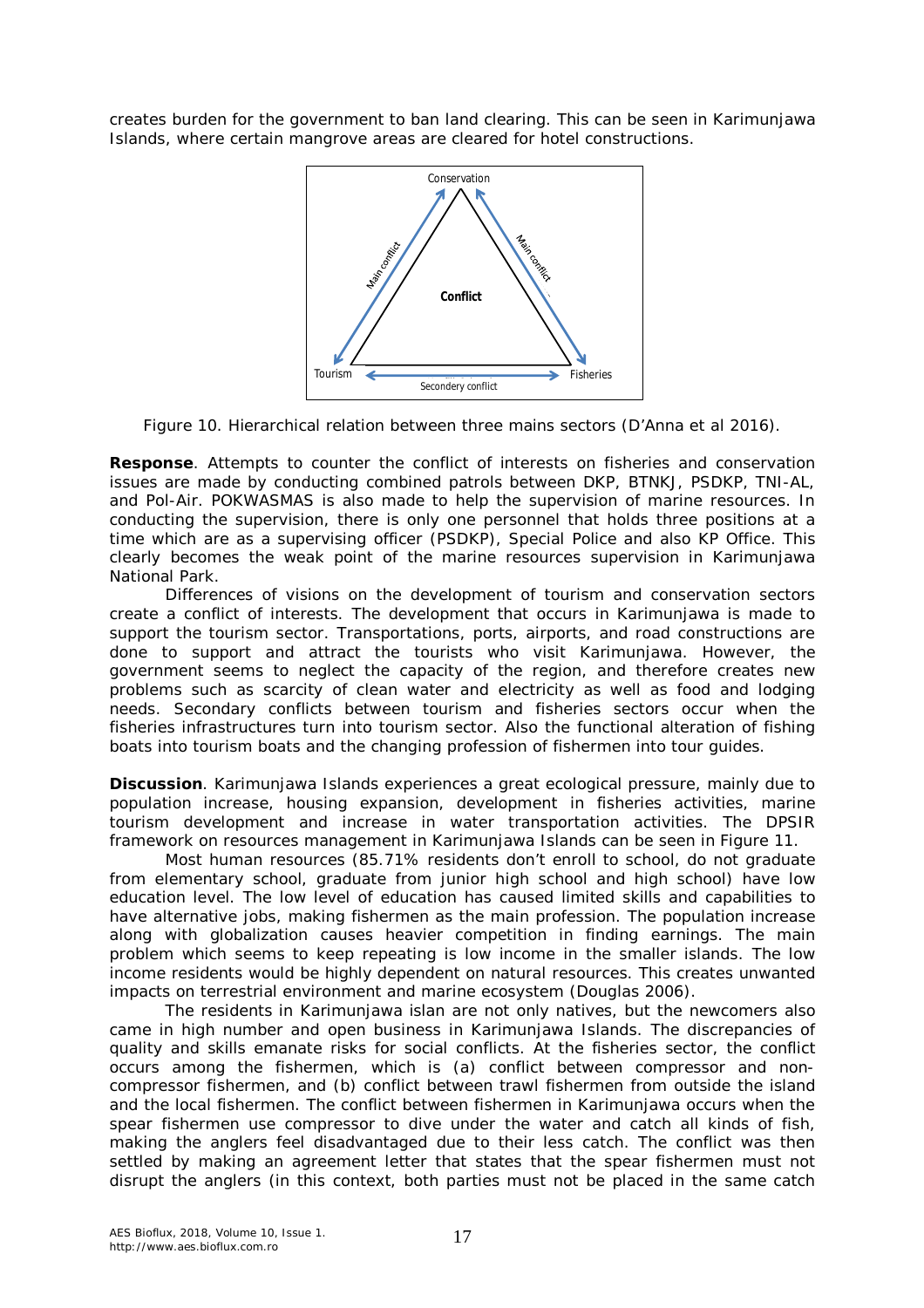area), the spear fishermen must not catch black grouper fish, and cannot catch stone grouper and giant grouper fish from November to March on 18-29 Hijri based on Islamic calendar. If they conduct any violation, they will have to pay the penalty fee between Rp 2.000.000 and up to maximum Rp 5.000.000. Within the agreement it is also written the ban of using potassium and catching fish within the core zone. Efforts to settle the conflict with foreign fishermen are conducting socialization and cooperation with the local Fisheries Office.



Figure 11. DPSIR framework on resources utilization in Karimunjawa Islands.

Tourism is one of developing sectors in small islands. The increase of tourism advertisings has risen the number of tourists who come to Karimunjawa Islands. The rise in tourists also increases the population and contributes to the needs for clean water, housing, and food. Population becomes the driving force in the occurrence of the problems in Karimunjawa Islandss. The rise in population becomes the cause of environmental degradation and socio-economic issues (Agyemang et al 2007). The positive impacts of tourism sector are the income increase, increase in opportunities for business (to accommodate the tourists' needs, provide services), and increase in jobs (Yoeti 2008). The increase in the number of tourists who visit Karimunjawa Islands makes positive impacts, such as the surging economic value of coral reefs fish, new professions like tour guides, restaurants. Food-providing service also creates new profession for the housewives.

The changes in Karimunjawa Islands have caused the residents to adapt by changing their professions. Most of the fishermen have turned into tour guides/diving instructors and providing boat rentals, especially when the holiday season comes. The profession changes can improve the prosperity level and reduce the destructive fishing practice, because the residents begin to experience the advantages of the tourists' presence. The profession changes also happen in Gili Trawangan. Based on the interview with the fishermen in Gili Trawangan, almost all fishermen change their profession to tour guides and tourism service.

Ever since the tourism sector develops, Karimunjawa Islands has experienced numerous changes. Tourism also causes negative impacts, such as resources damage, rising domestic waste, coral reefs damages due to snorkeling activities and the anchors of the tourism boats, forest destruction (Yoeti 2008), water scarcity (Gössling 2001). Domestic waste continues to rise along with the number of tourists who visit Karimunjawa Islands. Karimunjawa Islands does not have a proper waste disposal location. Therefore the waste is disposed in a former swamp which is located in the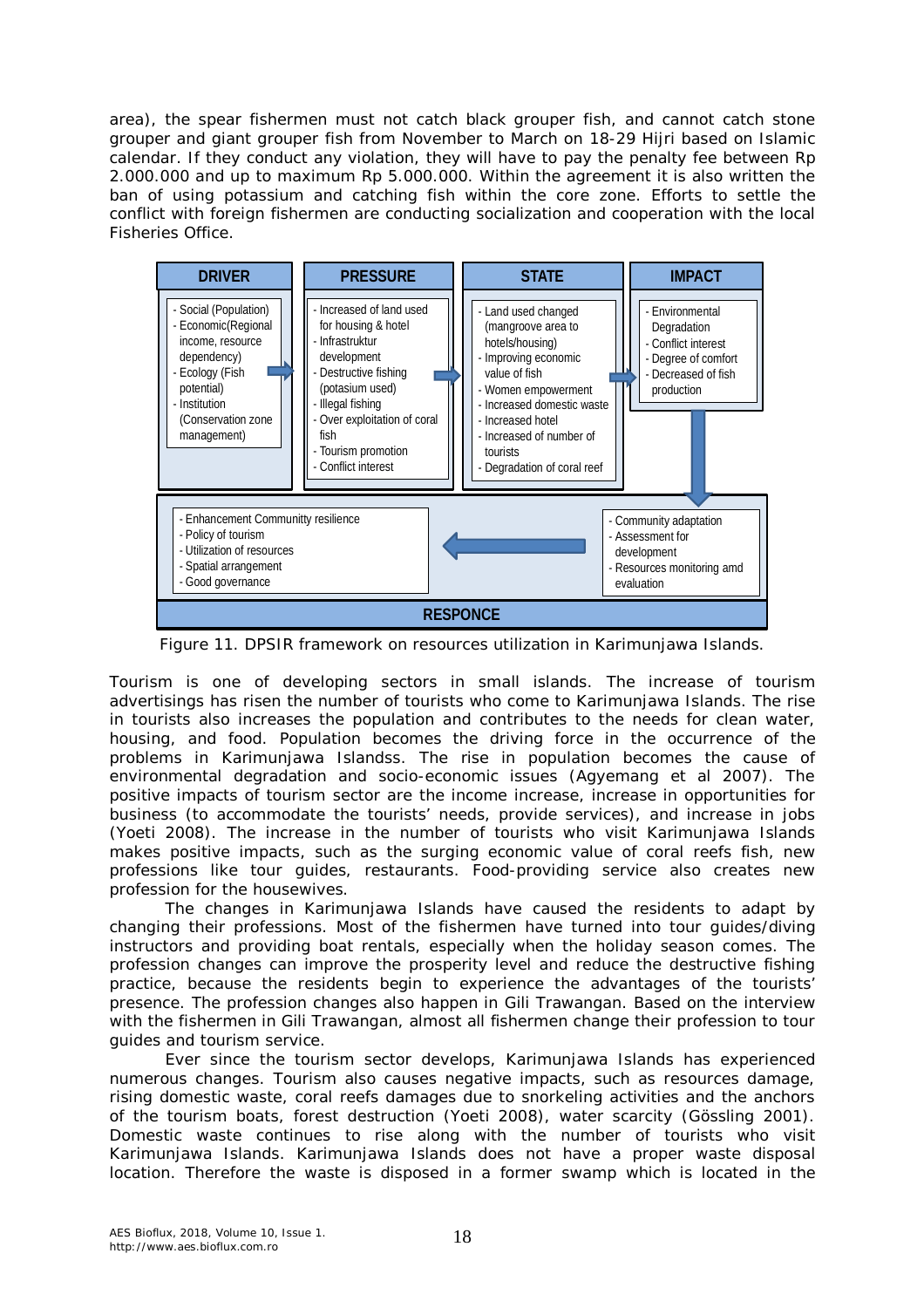center of the sub-district. The waste is expected to fill the area and solidify in order to become new area for housing. To overcome the waste issue, the Jepara Regency government has planned to build Final Disposal Area (TPA) in the hills. The plan will be taken into action once the former swamp has solidified and cannot contain any more waste. This creates potentials for water pollution and worsen the quality of the water and the residents' health in Karimunjawa Islands. Other significant changes from tourism development include changes in land functions, especially the mangrove land which is cleared for lodges. The changes will certainly affect the quality of other environments.

This also happened in the Thousand Islands, where the housing expansion has caused mangrove clearance, such as in Tidung Besar island, Thousand Islands, Jakarta, which causes abrasion (Farhan & Lim 2012). The ecological pressures in Panggan island in the Thousand Islands are the impacts of tourism activities (snorkeling and diving) towards the coral reefs damage (Muhidin et al 2017). Also in Gili Trawangan, where almost all the regions in the island become housing areas (Kurniawan et al 2016).

The resources utilization by many parties for many purposes adds more burden of the ecological pressures in Karimunjawa Islands, hence there needs to be a management that does not only focus on the socio-economic aspect but also ecological aspect, such as zonation regulations that are based on the residents' aspirations and other interests (Suryanto 2000; Yusuf 2007). In the management of Karimunjawa National Park, there are stakeholders who play important roles. Balai Taman Nasional Karimunjawa (BTNKJ) is an institution that holds the authority to manage Karimunjawa National Park. Other stakeholders are the Ministry of Marine Affairs and Fisheries, Marine Affairs and Fisheries Office, Indonesian Marine Corps, Indonesian Maritime Police Force, Tourism and Culture Office, regional and provincial governments, and non-governmental organizations (e.g. Wildlife Conservation Society/WCS).

The concept of sustainable development in small islands is based on two important assumptions which affect the management and policy strategy, which is the homogeneity in the residents regarding the utilization of natural resources and the sustainability of it across generations, where the current generation must be able to preserve natural assets for the well-being of the next generations (Douglas 2006).

**Conclusions**. Karimunjawa Islands, in spite of being in the area of Karimunjawa National Park, is still known to have the problems that small islands have, such as environmental degradation due to the nature of small islands which is vulnerable to environmental changes. Based on the DPSIR analysis, the problems in Karimunjawa Islands are mostly anthropogenic. Those are mangrove clearance, changes in land functions, and destructive fishing practice. This can be seen from the rise in the numbers of lodges, decrease in mangrove forest and number of catch. It also causes other impacts such as the increase in domestic waste, needs for fish which triggers the exploitation of marine resources. Tourism sector also gives both positive and negative impacts. The positive impact is that it creates more jobs alternatives for fishermen and their families. The negative impact is the coral reefs damage and increasing ecological pressures in the Karimunjawa water. Inter-sectoral conflicts (fisheries and tourism, tourism and conservation, tourism and fisheries) and intra-sectoral conflicts (spear fishermen and net). As a group of small islands, Karimunjawa Islands must be specifically managed. This is due to the distinctive characteristics and limitations that are had by small islands. Resources management is prone to cause inter-sectoral conflicts. Therefore, there needs a comprehensive, strategic, and integrated policy on the resources management in small islands.

## **References**

- Agyemang I., McDonald A., Carver S., 2007 Application of the DPSIR framework to environmental degradation assessment in northern Ghana. Natural Resources Forum 31:212-225.
- Atkins J. P., Burdon D., Elliott M., Gregory A. J., 2011 Management of the marine environment: integrating ecosystem services and societal benefits with the DPSIR framework in a systems approach. Marine Pollution Bulletin 62:215-226.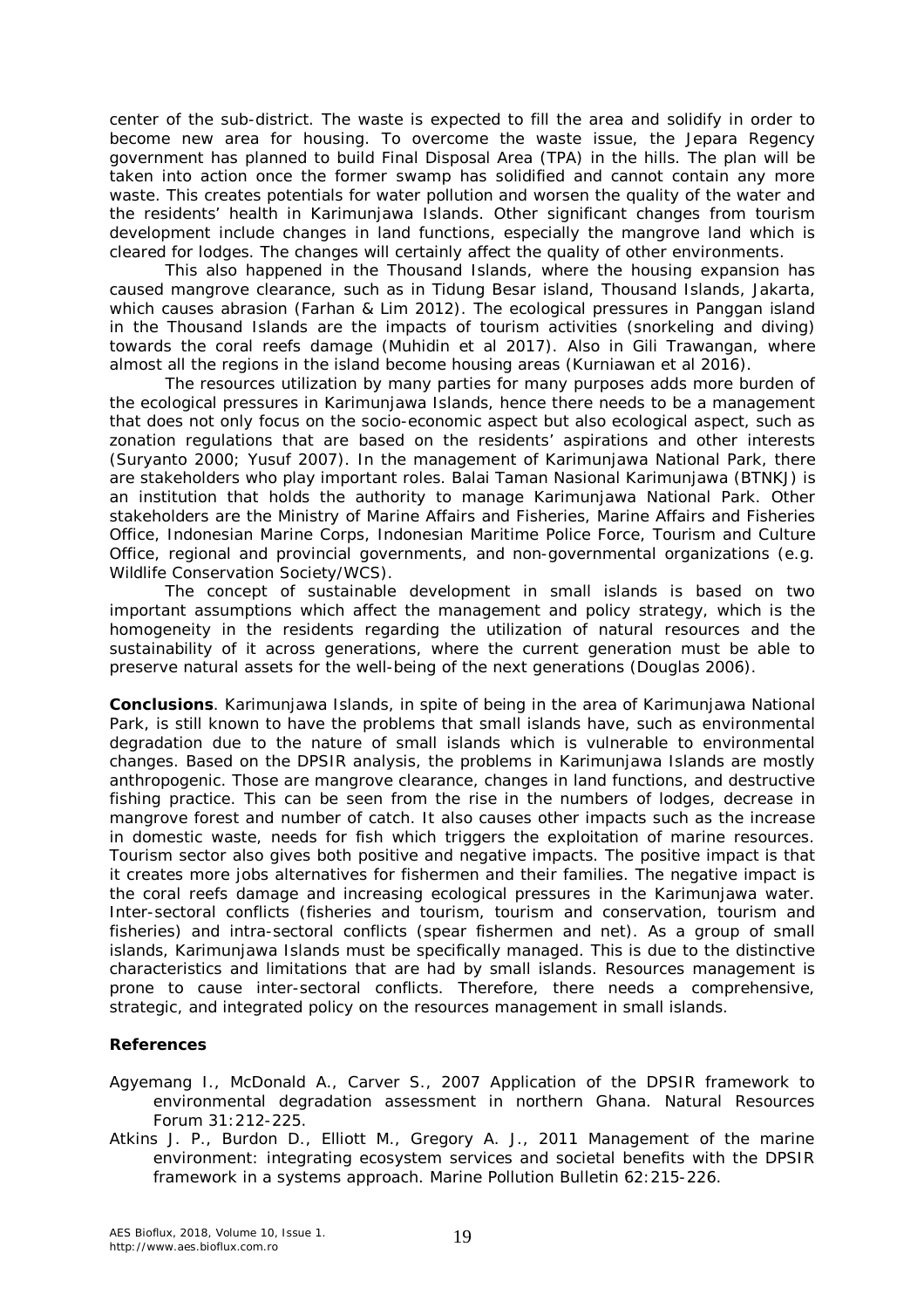- Bappeda, 2015 [Management plan for coastal areas and small islands of Karimunjawa]. Workshop of Karimunjawa National Park, organized by Agency for Marine and Fisheries research and Human Resource in Semarang, May 3rd 2016. [in Indonesian]
- BPS, 2016 [Jepara District in the Numbers 2016. Statistics of Jepara District]. 179 pp. [in Indonesian]
- BPS, 2017 [Karimunjawa Sub-district in the Numbers 2017. Statistics of Jepara District]. 122 pp. [in Indonesian]
- BTNKJ, 2014 [Statistics of Karimunjawa National Park 2013]. Ministry of Forestry, Directorate General of Forest Protection and Nature Conservation, Karimunjawa National Park, Semarang, 147 pp. [in Indonesian]
- BTNKJ, 2016 [Statistics of Karimunjawa National Park 2015]. Ministry of Forestry, Directorate General of Forest Protection and Nature Conservation, Karimunjawa National Park, Semarang, pp. 10-72. [in Indonesian]
- D'Anna G., Fernández T. V., Pipitone C., Garofalo G., Badalamenti F., 2016 Governance analysis in the Egadi Islands Marine Protected Area: a Mediterranean case study. Marine Policy 71:301-309.
- Douglas C. H., 2006 Small island states and territories: sustainable development issues and strategies – challenges for changing islands in a changing world. Sustainable Development 14:75-80.
- Farhan A. R., Lim S., 2012 Vulnerability assessment of ecological conditions in Seribu Islands, Indonesia. Ocean and Coastal Management 65:1-14.
- Fernandes R., Pinho P., 2017. The distinctive nature of spatial development on small islands. Progress in Planning 112:1-18.
- Gössling S., 2001 The consequences of tourism for sustainable water use on a tropical island: Zanzibar, Tanzania. Journal of Environmental Management 61:179-191.
- Gregory A. J., Atkins J. P., Burdon D., Elliott M., 2013 A problem structuring method for ecosystem-based management: the DPSIR modelling process. European Journal of Operational Research 227:558-569.
- Hafsaridewi R., 2004 [Population impact to land use and water resource through system dynamics approach – case study of Panggang Island, Seribu Islands, Jakarta, Indonesia]. MSc Thesis of University of Indonesia, 100 pp. [in Indonesian]
- Irnawati R., 2011 [Model of marine national park development: optimization of capture fisheries management in Karimunjawa National Park]. PhD thesis, Bogor Agricultural University, 186 pp. [in Indonesian]
- Kaldellis J. K., Kondili E. M., 2007 The water shortage problem in the Aegean Archipelago islands: cost-effective desalination prospects. Desalination 216:123-138.
- Kristensen P., 2004 The DPSIR framework. Paper presented at the 27-29 September 2004 workshop on a comprehensive/detailed assessment of the vulnerability of water resources to environmental change in Africa using river basin approach. UNEP Headquarters, Nairobi, Kenya.
- Kuncoro M., 2013 [Understand and analize economic indicators easily]. Yogyakarta: UPP STIM YKPN, 288 pp. [in Indonesian]
- Kurniawan F., Adrianto L., Bengen D. G., Prasetyo L. B., 2016 Vulnerability assessment of small islands of tourism: the case of the Marine Tourism Park of the Gili Matra Islands, Indonesia. Global Ecology and Conservation 6:308-326.
- Mangi S. C., Roberts C. M., Rodwell L. D., 2007 Reef fisheries management in Kenya: preliminary approach using the driver-pressure-state-impacts-response (DPSIR) scheme of indicators. Ocean and Coastal Management 50(5-6):463-480.
- Máñez K. S., Husain S., Ferse S. C. A., Costa M. M., 2012 Water scarcity in the Spermonde Archipelago, Sulawesi, Indonesia: past, present and future. Environmental Science and Policy 23:74-84.
- Muhidin, Yulianda F., Zamani N. P., 2017 [Impact of snorkeling and diving to coral reef ecosystem]. Jurnal Ilmu dan Teknologi Kelautan Tropis 9(1):315-326. [in Indonesian]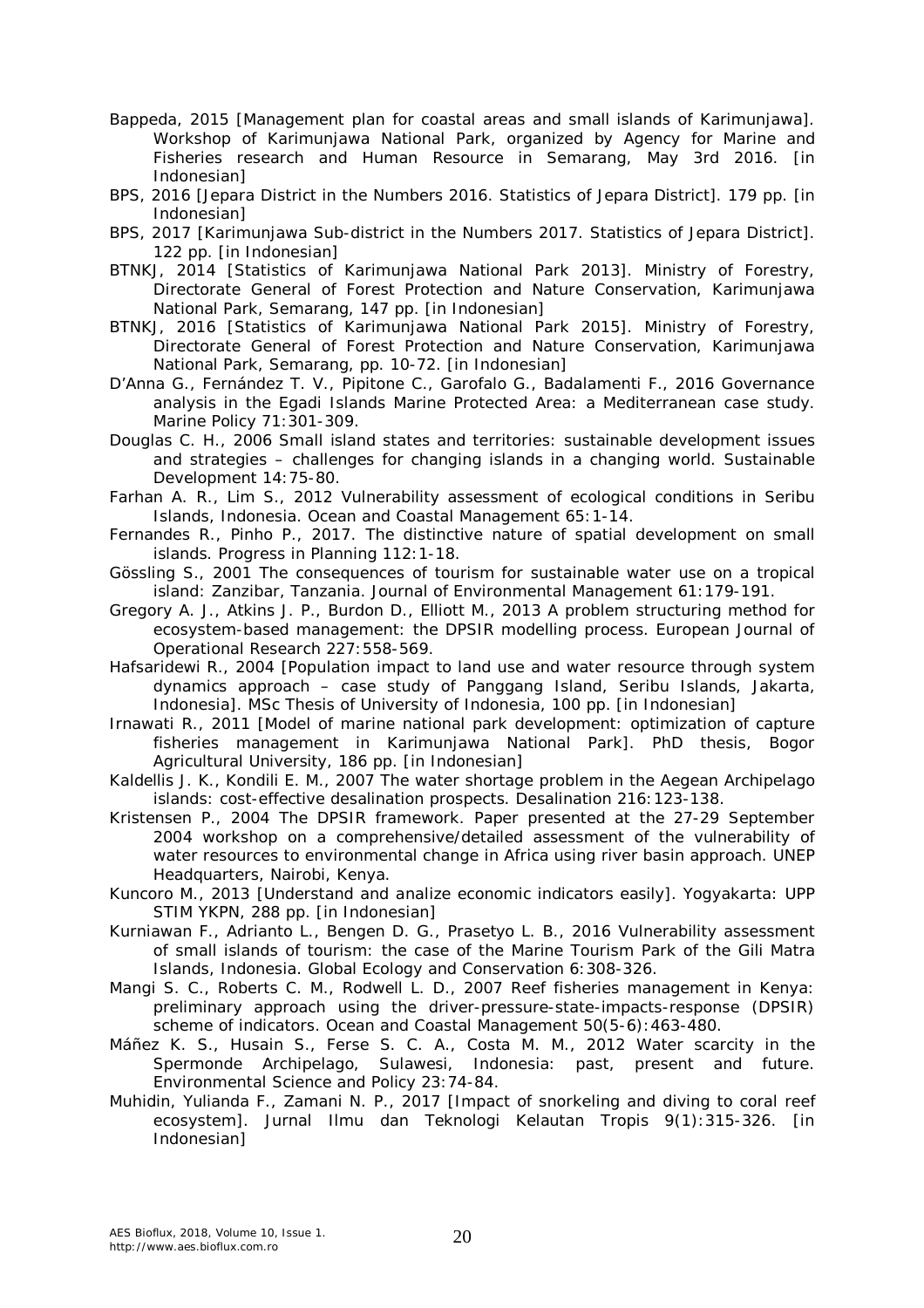- Mussadun M., Fahrudin A., Kusumastanto T., Kamal M. M., 2011 [Analysis of fisherfolk perception on sustainable fisheries resources management at the Karimunjawa National Park]. Jurnal Tata Loka 13(2):70-81. [in Indonesian]
- Newton A., Weichselgartner J., 2014 Hotspots of coastal vulnerability: a DPSIR analysis to find societal pathways and responses. Estuarine, Coastal and Shelf Science 140:123-133.
- Pirrone N., Trombino G., Cinnirella S., Algieri A., Bendoricchio G., Palmeri L., 2005 The Driver-Pressure-State-Impact-Response (DPSIR) approach for integrated catchment-coastal zone management: preliminary application to the Po catchment-Adriatic Sea coastal zone system. Regional Environmental Change 5:111-137.
- Polido A., João E., Ramos T. B., 2014 Sustainability approaches and strategic environmental assessment in small islands: an integrative review. Ocean and Coastal Management 96:138-148.
- Purwanti F., 2008 [Concept of co-management for Karimunjawa National Park]. PhD thesis, Bogor Agricultural University, 134 pp. [in Indonesian]
- Ramadhan A., Apriliani T., 2016 [Characteristics of catching fish resources in Karimunjawa]. Buletin Ilmiah Marina 2(1):9-17. [in Indonesian]
- Shani R., 2017 [Hundreds of houses in Karimunjawa were flooded]. Available at: http://news.metrotvnews.com/read/2017/12/01/795816/ratusan-rumah-dikarimunjawa-terendam-banjir. Accessed: December, 2017. [in Indonesian]
- Syaifudin Y., Puji, Kuswadi, Karyanto, Susmiyati, Arifin Z., 2013 [Coral reef and fish monitoring report in SPTN II Karimunjawa]. Ministry of Forestry, Directorate General of Forest Protection and Nature Conservation, Karimunjawa National Park, 29 pp. [in Indonesian]
- Sulistyowati L., 2003 [Policy analysis of community empowerment in natural resource management of islands – case study Kelapa Island and Harapan Island, Seribu Islands National Park]. PhD thesis, Bogor Agricultural University, 194 pp. [in Indonesian]
- Susilo S. B., 2003 [Small islands development sustainability: a case study in Kelurahan Pulau Panggang and Pulau Pari, Kepulauan Seribu, DKI Jakarta]. PhD thesis, Bogor Agricultural University, 212 pp. [in Indonesian]
- Suryanto A., 2000 [Zoning system of Karimunjawa management at Jepara District, Central Java Province]. PhD thesis, Bogor Agricultural University, 315 pp. [in Indonesian]
- Taruc S. A. K., 2011 Resilience studies of an Indonesian coral reef: ecological and social assessments in Karimunjawa National Park. MSc thesis, School of Biological Sciences, The University of Queensland, Australia, 89 pp.
- Wicaksono S. G., Widianingsih, Hartati S. T., 2012 [Vegetation structure and density of seagrass type in Karimunjawa Island waters, Jepara Regency]. Journal of Marine Research 1(2):1-7. [in Indonesian]
- Yoeti O. A., 2008 [Tourism economy introduction, information and application]. Jakarta: Kompas, 292 pp. [in Indonesian]
- Yuliana E., Boer M., Fahrudin A., Muttaqin E., 2016a [Status of coral fish in conservation zone in Karimunjawa Park]. Jurnal Penelitian Perikanan Indonesia 22(1):9-16. [in Indonesian]
- Yuliana E., Fahrudin A., Boer M., Kamal M. M., Pardede S. T., 2016b The effectiveness of the zoning system in the management of the reef fisheries in the marine protected area of Karimunjawa National Park, Indonesia. AACL Bioflux 9(3):483-497.
- Yusuf M., 2007 [Policy of sustainable management of marine and coastal resources of Karimunjawa national park]. PhD thesis, Bogor Agricultural University, 229 pp. [in Indonesian]
- Yusuf M., 2013 [Coral reef condition and potential of fish in Karimunjawa National Park, Jepara District]. Buletin Oseanografi Marina 2(2):54-60. [in Indonesian]